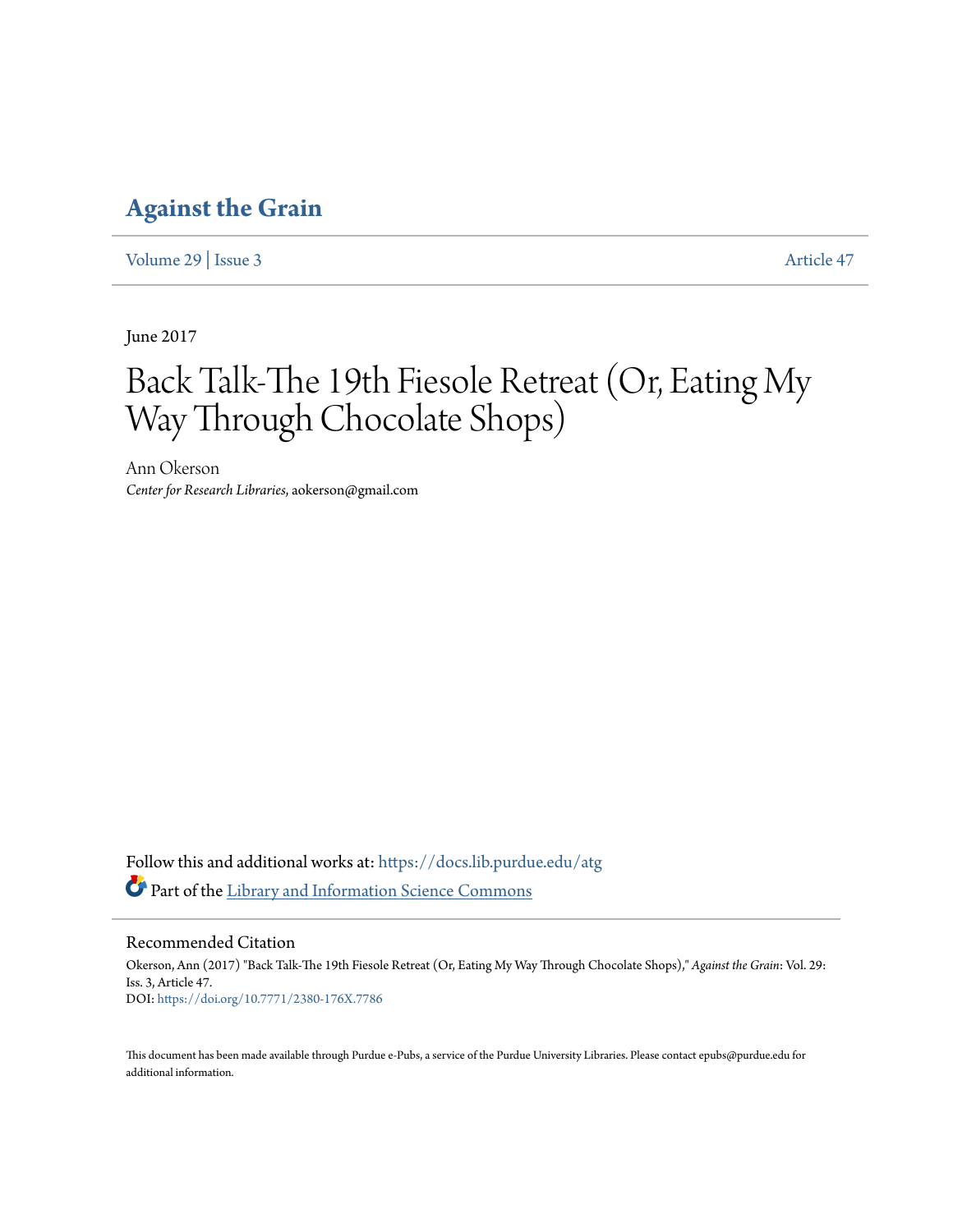# Back Talk — The 19th Fiesole Retreat (Or, Eating My Way Through Chocolate Shops)

Column Editor: **Ann Okerson** (Advisor on Electronic Resources Strategy, Center for Research Libraries) <aokerson@gmail.com>

This year in Lille, France, some 80 individuals took part in in the **2017 Fiesole Collection Development Retreat** (*http://www.casalini.it/retreat/*). We arrived at Easter-time, a holiday celebrated and venerated throughout much of Europe. We were surrounded by Easter decorations, superbly whimsical holiday chocolate (chickens, bunnies, lambs), and the buzz of the French elections, whose first round was held on the Sunday after our departure.

These retreats are almost 20 years old, and they aim to bring together publishers, librarians, booksellers, and other stakeholders from several continents, in order to review and discuss current topics in scholarship, new technologies, business models, and much more — as these relate to developing library collections. The **Fiesole Retreats** are intentionally structured to provide ample time and space for thoughtful discussion and should be on everyone's calendar, at least from time to time, to build understandings and networks that are uncommonly special. Our venue in Lille was the brand new **Lilliad Learning Center of the Université de Lille**. Led by **Julien Roche**, Directeur des Bibliothéques chez Université Lille 1, the Lilliad comprises a scientific university library, an event center with several amphitheaters and halls, and a research and exhibition center named Xperium. It is an inspiring venue, and we were delighted with the smart and dedicated staff. And lovely lunches! And the easy metro ride back into the city center to our hotels.

Once again, participants expressed their appreciation to the **Fiesole**-based **Casalini Libri** group and family, for inspiring the series named after **Mario Casalini**, the founder of this leading supplier of publications and technology solutions to libraries and institutions worldwide. **Michele Casalini** is a constant guiding presence at the retreats.

The program theme was "The Evolving Scholarly Environment," and by the time this issue of *ATG* is released, readers will be able to peruse all the presentations on the **Fiesole** website (see: *http://www.casalini. it/retreat/retreat\_2017.html*), including the excellent half-day Linked (Open) Data-Big Data pre-conference convened by **Prof. Dr. Andreas Degwitz**, Library of the **Humboldt University**, Berlin. For those (like me), for whom Linked Data is a bit of an abstraction, these papers made the concept far more down to earth, with presentations from Germany, Paris, **Casalini Libri**, and **Yewno**.

As the opening speaker on the first full day, I was tasked by convener **Laure Delrue** (LILLIAD) to launch a discussion of collection development present and future by looking at our collection development past. Researching this talk and presenting it as the "The Six Ages of Library Collection Development — in 25 minutes" (credit to **Julian Barnes's** *History of the world in 10 ½ Chapters*) was fun! Inevitably such talks are superficial; nevertheless, several themes emerged for me.

1. Initially, back in the "stone age" of libraries, libraries *were* collections. Books were scarce; libraries were even scarcer. Though some in that world may have longed for access beyond their own gates, those times were yet a long way off.

2. By the early to middle of the last century, libraries began to benefit from tools and technologies that made sharing increasingly possible. Yet, accumulation dominated long after access became possible; in fact it's still dominant today. This is neither good nor bad it just is  $-$  but the balance is shifting rapidly.

ADVERTISERS' INDEX

- **27 Accessible Archives**
- **2 American Chemical Society**
- **77 American Pharmacists Association**
- **43 Annual Reviews**
- **15 CASALINI LIBRI**
- **71 THE CHARLESTON ADVISOR**
- **10 The Charleston Report**
- **19 Cold Spring Harbor Lab Press 7 Copyright Clearance Center**
- **51 INFORMS**
- **88 Midwest Library Service**

**For Advertising Information Contact: Toni Nix**, Ads Manager, <justwrite@lowcountry.com>, Phone: 843-835-8604, Fax: 843-835-5892.

3. Technology was always an enabler for libraries: libraries have always been part of the high-tech world of the times, from that "stone age" to today's "information age." In every era, libraries have been places where the desire to expand knowledge led us to push the limits of the possible.

4. The flood of money that built the robust academic libraries and institutions in the 1960s to 80s masked issues that have now come to the fore. Contentiousness and uncertainty over roles and business models is the result.

5. "Network effects" have always played a key part in how we perceive libraries' activities and success. One of the information age's contributions is that at last librarians have a robust infrastructure for cooperation and sharing.

6. We are now speaking about library cooperation, in the recent words of **Filippos Tsimpoglou**, the new National Librarian of Greece: "Libraries, though acting as operationally autonomous entities, assign part of their relative autonomy to hierarchically higher cooperative entities to fulfill their missions more effectively." Those are powerful words, which would have been radical 25 years ago.

7. In closing, I cited **MIT's Chris Bourg**, from her recent talk about the age of machine reading, and the possibility that more and more reading will become replaced by machines.

What then will be the future for libraries, publishers, and researchers, in that emerging Machine Age?

Even among the friends who meet in the **Fiesole Retreat** settings, it's sometimes hard to remain objective! Some of the more provocative talks were by **Romary Laurent** (INRIA, France), who described the fully centralized repository system being developed for France (we in the U.S. are suspicious of large centralized

systems); **Clifford Lynch** (CNI, USA), who highlighted the ways in which U.S. developments in scholarly publishing are evolving differently from European counterparts; and **Anna Lunden** (BIBSAM, Sweden) on the careful, complicated, and perhaps controversial crafting of national "offsetting deals for open access."

Once again, the **Fiesole Retreat** offered lots of food for the brain, as well as the body. For me, I took a day to visit a city that's been long on my list: Bruges, less than an hour's drive from Lille and a known world chocolate capital. As we marched down the pedestrian streets, one artisanal shop after another called out to me! One of the chocolatiers explained to me that there are 60 chocolate shops in the

- **13 OSA The Optical Society 35 Readex, A Division of NewsBank 23 SAGE Publishing**
	- **39 SIAM**
		- **31 SPIE Digital Library 87 Springer**
		- **21 University of Toronto Press**

**9 Modern Language Association**

Time audity

### **17 East View Information Services 47 The Electrochemical Society**

- **57 Emery-Pratt**
- **3 GOBI LIBRARY SOLUTIONS**
- **11 IGI Global**

**85 Docuseek2**

- **73 McFarland**
- 

*continued on page 85*